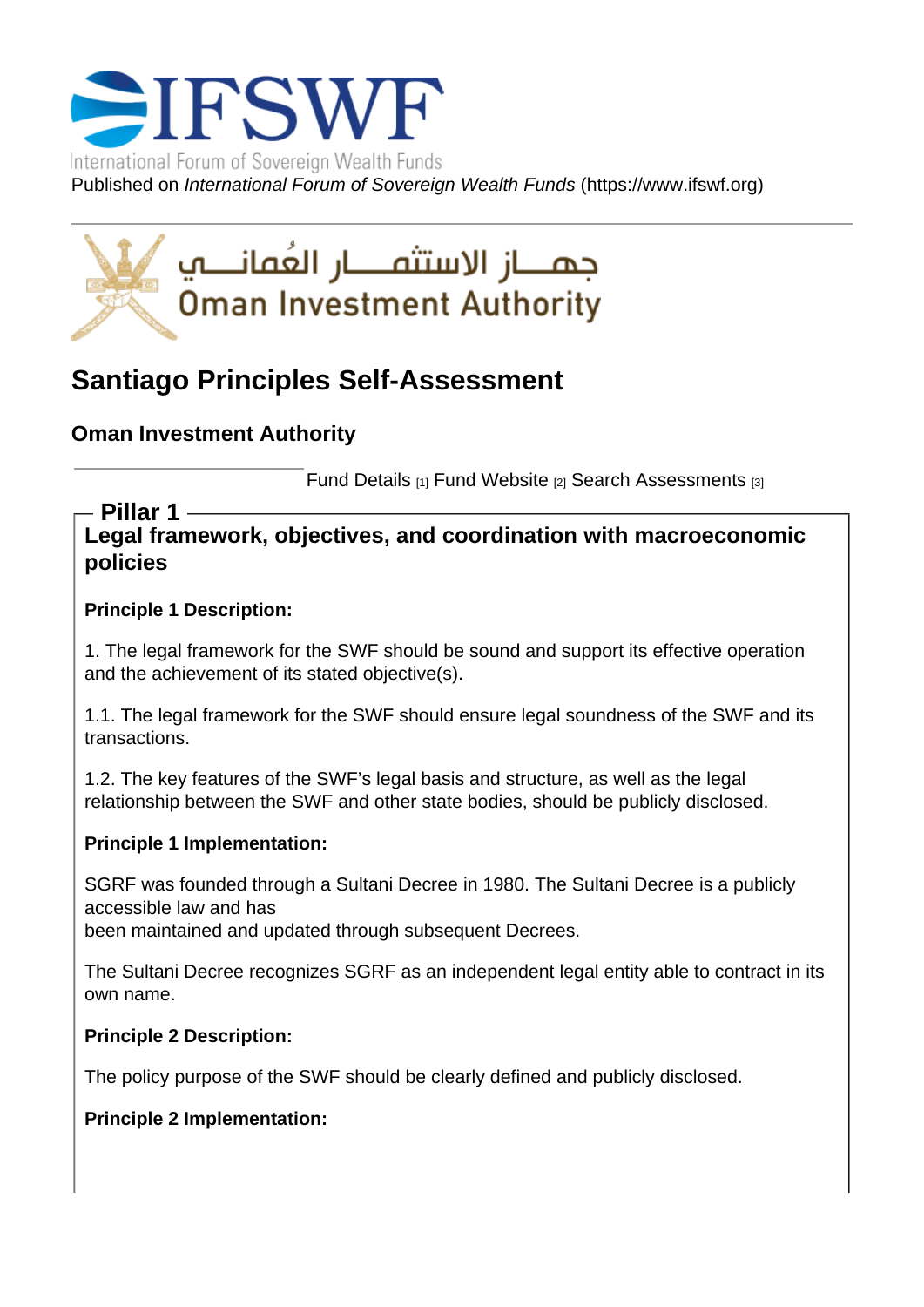The policy and vision of SGRF are publicly stated on its website [4].

Principle 3 Description:

3. Where the SWF's activities have significant direct do[mestic m](https://www.sgrf.gov.om/index.php?r=en/site%2 Fabout)acroeconomic implications, those activities should be closely coordinated with the domestic fiscal and monetary authorities, so as to ensure consistency with the overall macroeconomic policies.

Principle 3 Implementation:

Given SGRF's dual mandate of investing for future generations and meeting the government's funding requirements. SGRF does not invest significantly in Oman and is not considered to have a macroeconomic impact locally outside its role acting as a reserve fund for Oman.

Principle 4 Description:

4. There should be clear and publicly disclosed policies, rules, procedures, or arrangements in relation to the SWF's general approach to funding, withdrawal, and spending operations.

4.1. The source of SWF funding should be publicly disclosed.

4.2. The general approach to withdrawals from the SWF and spending on behalf of the government should be publicly disclosed.

Principle 4 Implementation:

Arrangement in relation to funding and withdrawals are clearly defined in the Sultani Decree 1/1980 and its subsequent amendments. Spending operations are set out annually through our annual budget and approved in line with the Delegation of Authority Manual. SGRF intranet includes all internal policies and procedures for staff references. This is addressed in Sultani Decree 1/1980 and its subsequent amendments. The withdrawals from SGRF is part of the national budget which is announced annually via Sultani Decree and is available public gazette.

Principle 5 Description:

5. The relevant statistical data pertaining to the SWF should be reported on a timely basis to the owner, or as otherwise required, for inclusion where appropriate in macroeconomic data sets.

Principle 5 Implementation:

Yes. SGRF Management produces periodical reports and shares them with various stakeholders. For example, Weekly reports are prepared and forwarded to the Chairman who is the Minister for the Ministry of Finance. Monthly reports are submitted to the Board of Directors and Central Bank of Oman. Quarterly reports are submitted to the FAERC (Financial Affairs and Energy Resources Council).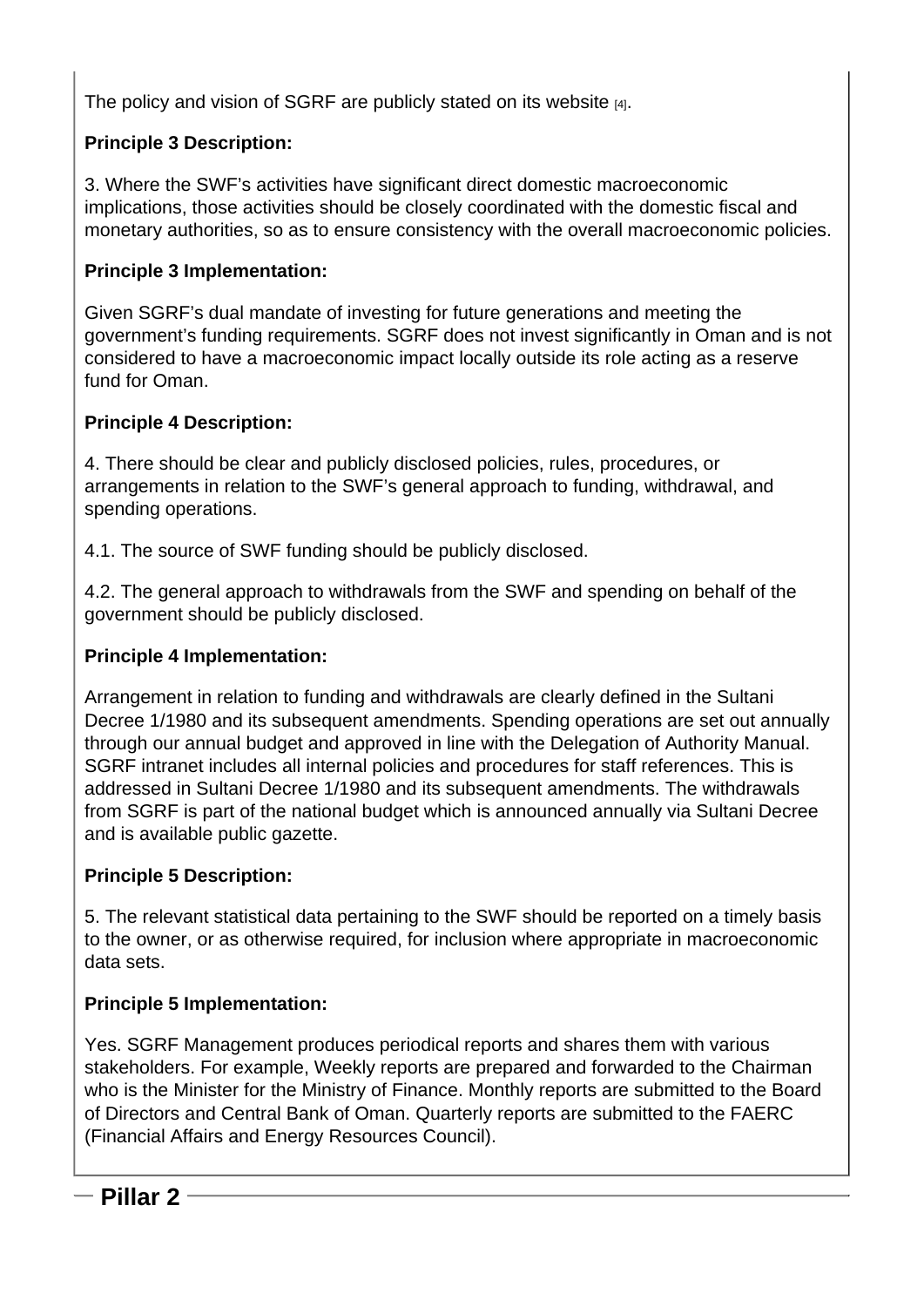## **Institutional Framework and Governance Structure**

## **Principle 6 Description:**

6. The governance framework for the SWF should be sound and establish a clear and effective division of roles and responsibilities in order to facilitate accountability and operational independence in the management of the SWF to pursue its objectives.

#### **Principle 6 Implementation:**

SGRF has a written and approved Corporate Governance manual. We also have Delegation of Authority Manual which sets out the responsibility and accountability of Board of Directors, Audit Committee and Management of SGRF.

## **Principle 7 Description:**

7. The owner should set the objectives of the SWF, appoint the members of its governing body(ies) in accordance with clearly defined procedures, and exercise oversight over the SWF's operations.

## **Principle 7 Implementation:**

In place. The Sultani Decree 1/80 and its amendments indicates how the Owner (FAERC) appoints its governing bodies.

## **Principle 8 Description:**

8. The governing body(ies) should act in the best interests of the SWF, and have a clear mandate and adequate authority and competency to carry out its functions.

#### **Principle 8 Implementation:**

Yes. Our Board, Audit Committee, Investment Committee and the Management Committee have written and approved terms of reference (Charters).

#### **Principle 9 Description:**

9. The operational management of the SWF should implement the SWF's strategies in an independent manner and in accordance with clearly defined responsibilities.

#### **Principle 9 Implementation:**

In place as per our Delegation of Authority manual.

## **Principle 10 Description:**

10. The accountability framework for the SWF's operations should be clearly defined in the relevant legislation, charter, other constitutive documents, or management agreement.

#### **Principle 10 Implementation:**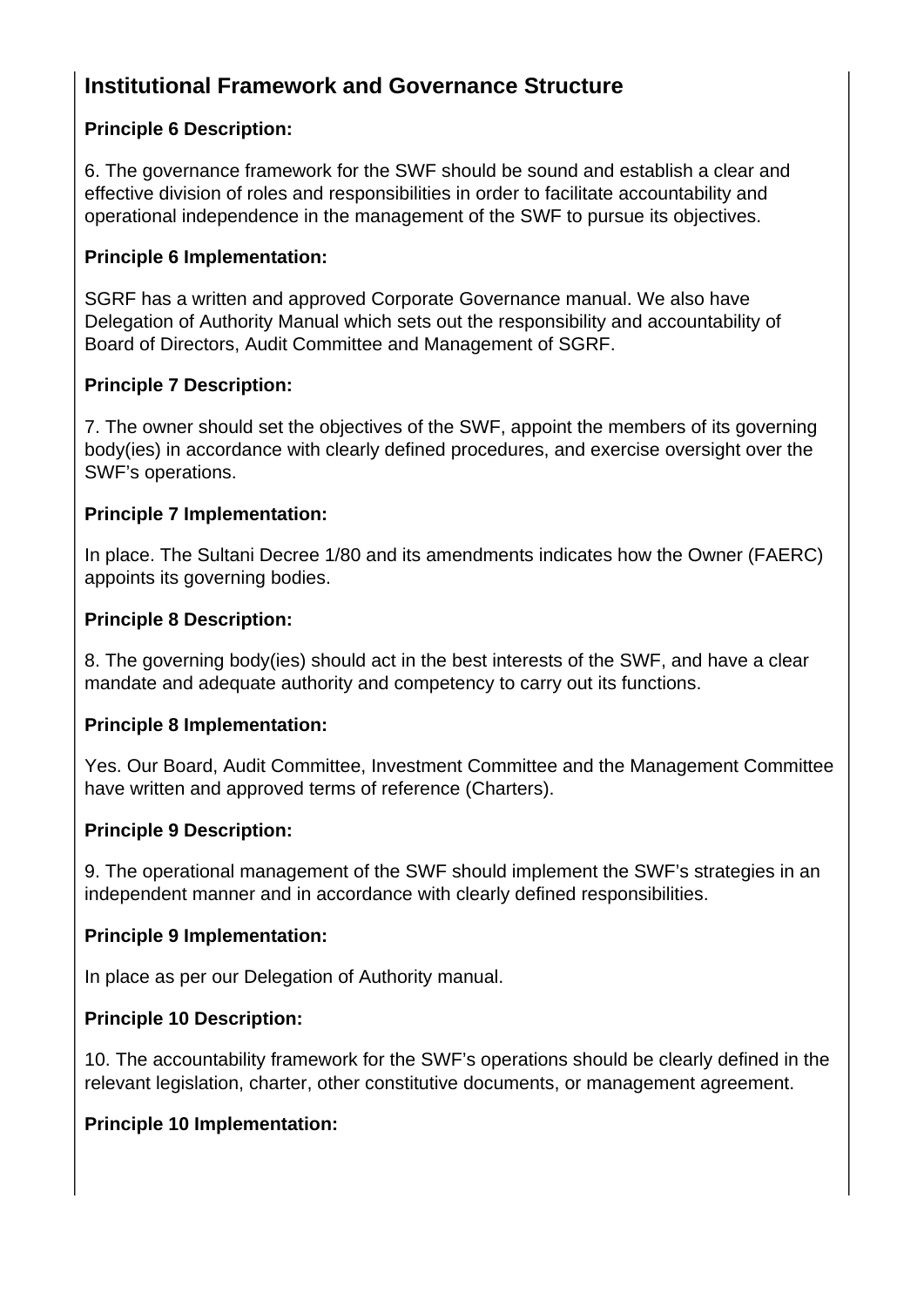In place through the Corporate Governance Manual.

## **Principle 11 Description:**

11. An annual report and accompanying financial statements on the SWF's operations and performance should be prepared in a timely fashion and in accordance with recognized international or national accounting standards in a consistent manner.

## **Principle 11 Implementation:**

SGRF Annual Report is prepared on an Annual basis using the International Financial Reporting Standards (IFRS). The report is available on SGRF Website.

## **Principle 12 Description:**

12. The SWF's operations and financial statements should be audited annually in accordance with recognized international or national auditing standards in a consistent manner.

## **Principle 12 Implementation:**

Yes, they are audited using relevant IFRS by the Big 4 Audit firms.

## **Principle 13 Description:**

13. Professional and ethical standards should be clearly defined and made known to the members of the SWF's governing body(ies), management, and staff.

#### **Principle 13 Implementation:**

We have the Code of Business Conduct that sets out various business ethics. Our Board and Audit Committee have reviewed and approved the Code of Business Conduct.

#### **Principle 14 Description:**

14. Dealing with third parties for the purpose of the SWF's operational management should be based on economic and financial grounds, and follow clear rules and procedures.

#### **Principle 14 Implementation:**

Yes. We have a clear process for appointing fund managers. This is reflected in our business process manual. The selection of fund managers is also reviewed and approved by the Investment Committee. External consultants are appointed based on the procurement process and is approved by the Internal Tender Committee if it exceeds specific values. There is a clear Tendering and Procurement Policy and Procedures Manual that is approved by the Board of Directors.

#### **Principle 15 Description:**

15. SWF operations and activities in host countries should be conducted in compliance with all applicable regulatory and disclosure requirements of the countries in which they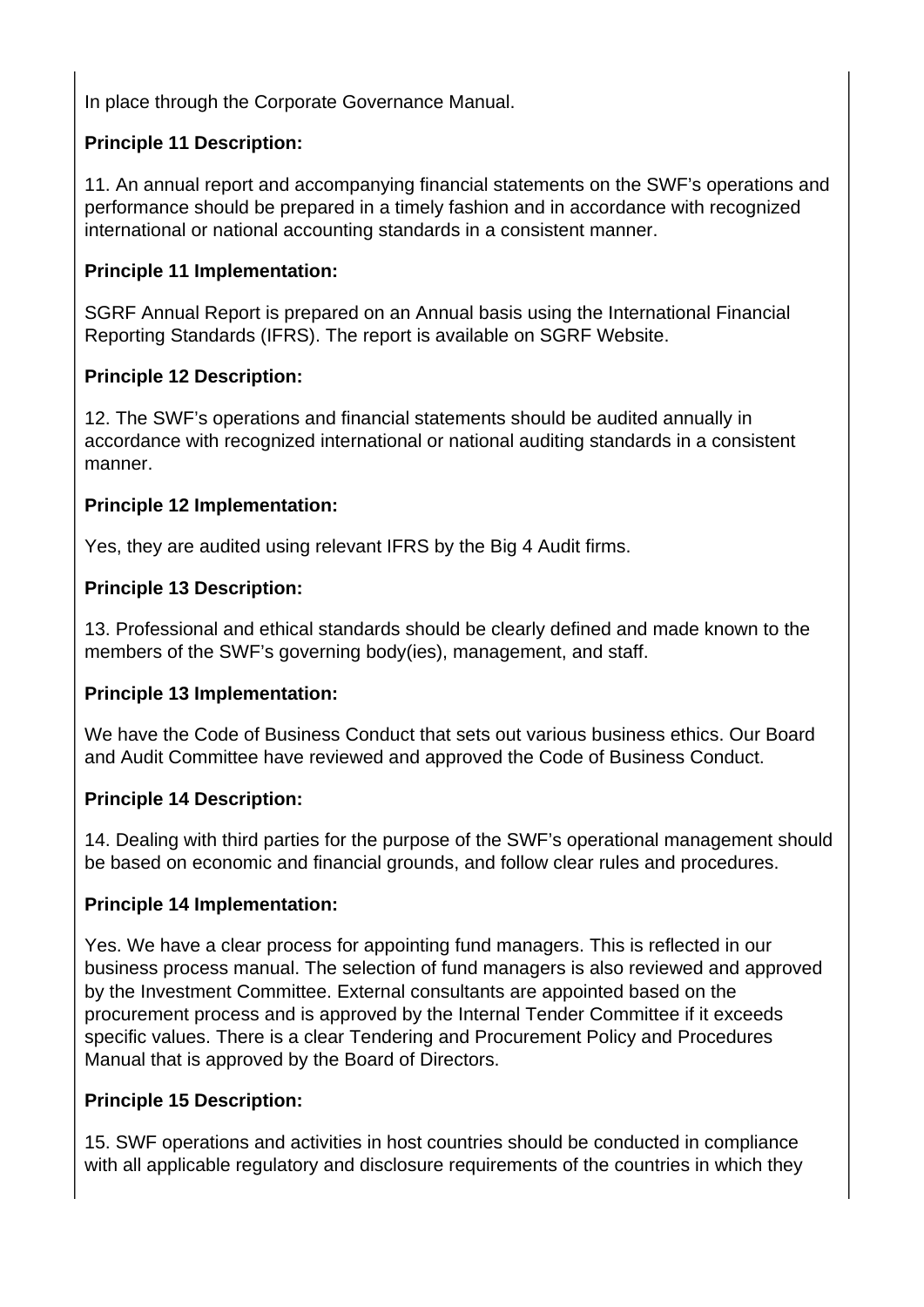operate.

Principle 15 Implementation:

Yes. This is in place. Our SPV and Tax, Risk Management and Compliance, as well as legal departments, are jointly tasked with monitoring such compliances.

Principle 16 Description:

16. The governance framework and objectives, as well as the manner in which the SWF's management is operationally independent from the owner, should be publicly disclosed.

Principle 16 Implementation:

Our Sultani Decree 1/1980 states that SGRF is a "separate Legal person" Hence the current structure is that the management via its relevant committees have delegated authorities up to an agreed financial limit. Any transactions above the set limit is referred to the Board for approval. The members of the Board are not nominated or appointed by the Board. The members consists of various Ministers from other ministries as well as the Ministry of Finance.

Principle 17 Description:

17. Relevant financial information regarding the SWF should be publicly disclosed to demonstrate its economic and financial orientation, so as to contribute to stability in international financial markets and enhance trust in recipient countries.

Principle 17 Implementation:

This is included in our website. Please log into www.sgrf.gov.om [5]

## Investment and Risk Management Fra[mework](http://www.sgrf.gov.om) Pillar 3

Principle 18 Description:

18. The SWF's investment policy should be clear and consistent with its defined objectives, risk tolerance, and investment strategy, as set by the owner or the governing body(ies), and be based on sound portfolio management principles.

18.1. The investment policy should guide the SWF's financial risk exposures and the possible use of leverage.

18.2. The investment policy should address the extent to which internal and/or external investment managers are used, the range of their activities and authority, and the process by which they are selected and their performance monitored.

18.3. A description of the investment policy of the SWF should be publicly disclosed.

Principle 18 Implementation: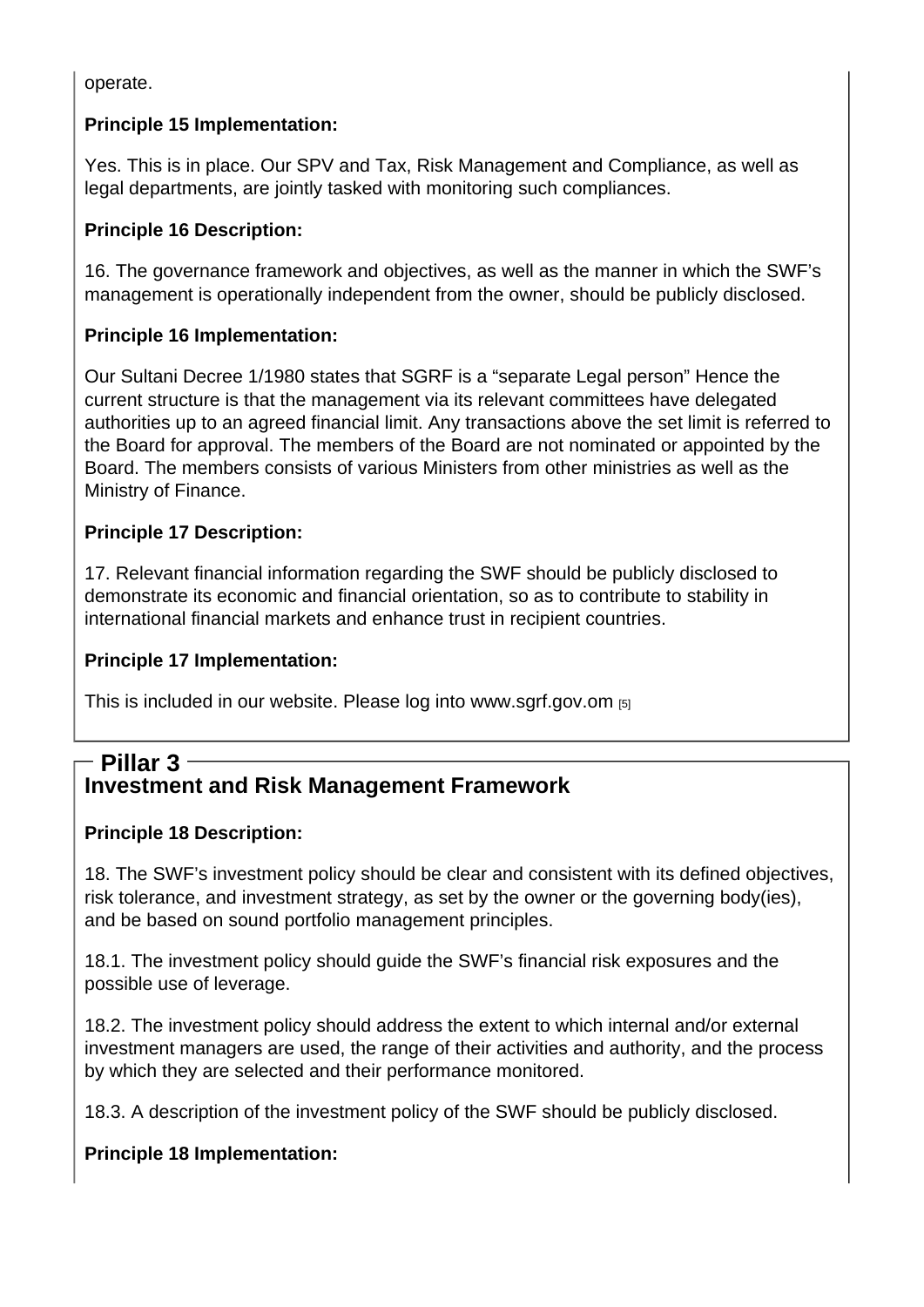SGRF has Investment Guidelines that govern SGRF investment activities which include risk tolerance. We also have a Risk Policy and risk appetite statement. In place. This is included in SGRF Investment guidelines and investment processes. SGRF's investment policy includes the breakdown of internal versus external allocations in public markets. There is an explicit cap for external allocations and Board approval is required for any changes. External allocations follow a defined selection and monitoring process. All allocations need to be in line with asset allocation strategy and overall portfolio guidelines. A brief high-level investment statement is included on SGRF website.

## **Principle 19 Description:**

19. The SWF's investment decisions should aim to maximize risk-adjusted financial returns in a manner consistent with its investment policy, and based on economic and financial grounds.

19.1. If investment decisions are subject to other than economic and financial considerations, these should be clearly set out in the investment policy and be publicly disclosed.

19.2. The management of an SWF's assets should be consistent with what is generally accepted as sound asset management principles.

## **Principle 19 Implementation:**

In place. Our Asset Allocation framework is structured to optimize the funds return in a riskadjusted return. Not applicable. Yes. SGRF has in place a well-defined investment process and Investment Guidelines.

#### **Principle 20 Description:**

20. The SWF should not seek or take advantage of privileged information or inappropriate influence by the broader government in competing with private entities.

## **Principle 20 Implementation:**

Not applicable

## **Principle 21 Description:**

21. SWFs view shareholder ownership rights as a fundamental element of their equity investments' value. If an SWF chooses to exercise its ownership rights, it should do so in a manner that is consistent with its investment policy and protects the financial value of its investments. The SWF should publicly disclose its general approach to voting securities of listed entities, including the key factors guiding its exercise of ownership rights.

## **Principle 21 Implementation:**

For public markets investments, SGRF is passive when it comes to exercising their positions as we do not hold significant holdings in any given company. For private markets investments, majority or most of our listed investments where we have insignificant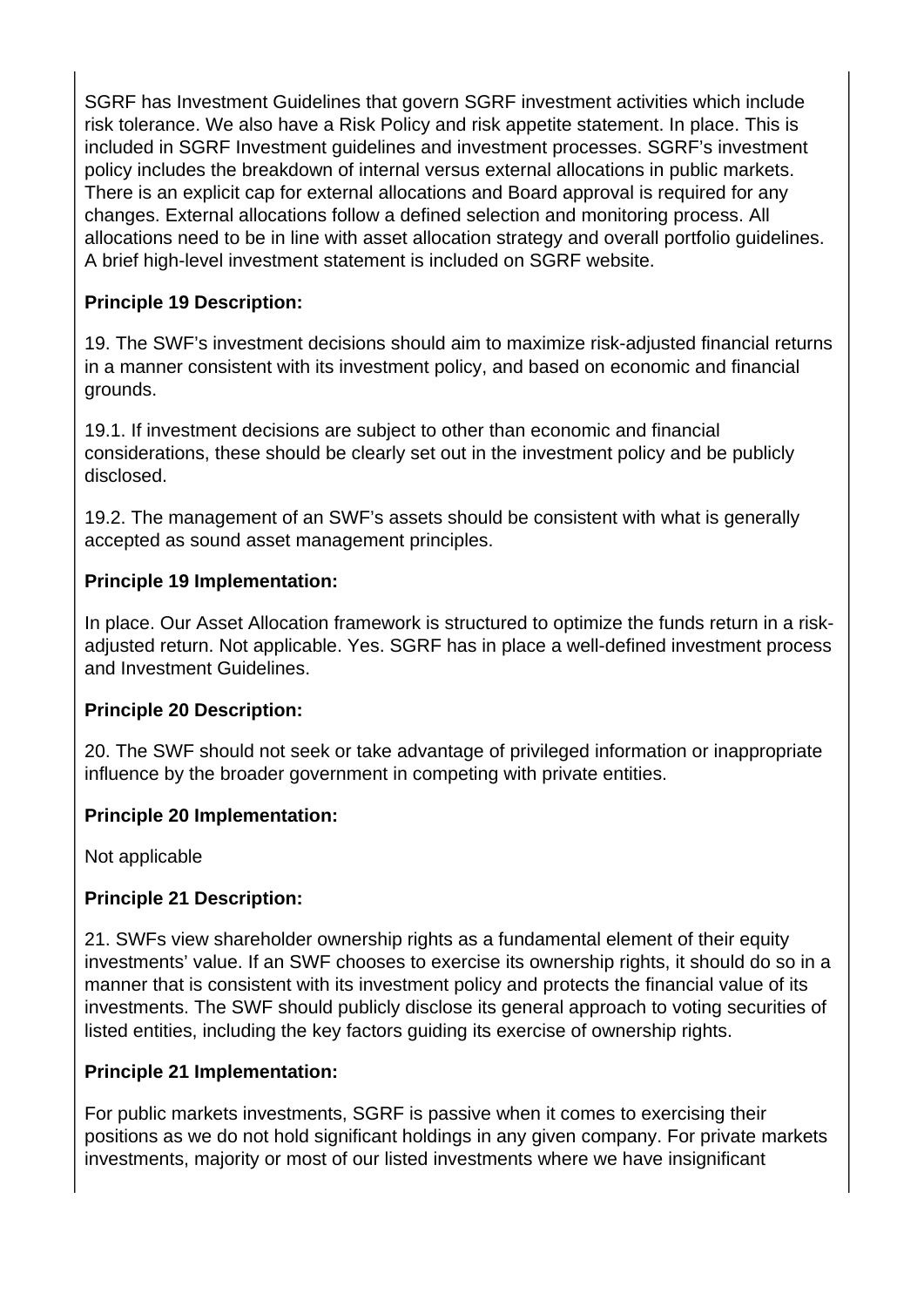holding, SGRF chooses not to exercise such authority.

## **Principle 22 Description:**

22. The SWF should have a framework that identifies, assesses, and manages the risks of its operations.

22.1. The risk management framework should include reliable information and timely reporting systems, which should enable the adequate monitoring and management of relevant risks within acceptable parameters and levels, control and incentive mechanisms, codes of conduct, business continuity planning, and an independent audit function.

22.2. The general approach to the SWF's risk management framework should be publicly disclosed.

## **Principle 22 Implementation:**

In place. SGRF follows the COSO Enterprise Risk Management Framework across the entire organisation and ISO 31000 for its processes. The Risk and Compliance team produces a quarterly risk report to the Audit Committee and the Board. Internally similar report are produced on weekly and monthly and circulated to the concerned departments for further discussion. We also have in place a Code of Business Conduct and an independent internal audit department. SGRF has a well-documented Business Continuity Management Plan and Crisis Management framework. Business Continuity Management Charter and Policy have been approved by the Board and the Business Continuity Management Committee is operational and meets four times a year. The general approach to Risk Management Framework is included in the Investment Process Manual available to all staff of SGRF.

## **Principle 23 Description:**

23. The assets and investment performance (absolute and relative to benchmarks, if any) of the SWF should be measured and reported to the owner according to clearly defined principles or standards.

## **Principle 23 Implementation:**

Yes. We use GIPS (Global Investment Performance Standards) and the reports are shared with the owners as per clearly defined process and timelines.

#### **Principle 24 Description:**

24. A process of regular review of the implementation of the GAPP should be engaged in by or on behalf of the SWF.

## **Principle 24 Implementation:**

The Compliance section within our Risk and Compliance department undertakes regular reviews to ensure compliance.

**Source URL (modified on 2020-01-27 09:27):** https://www.ifswf.org/assessment/sgrf-self-assesment